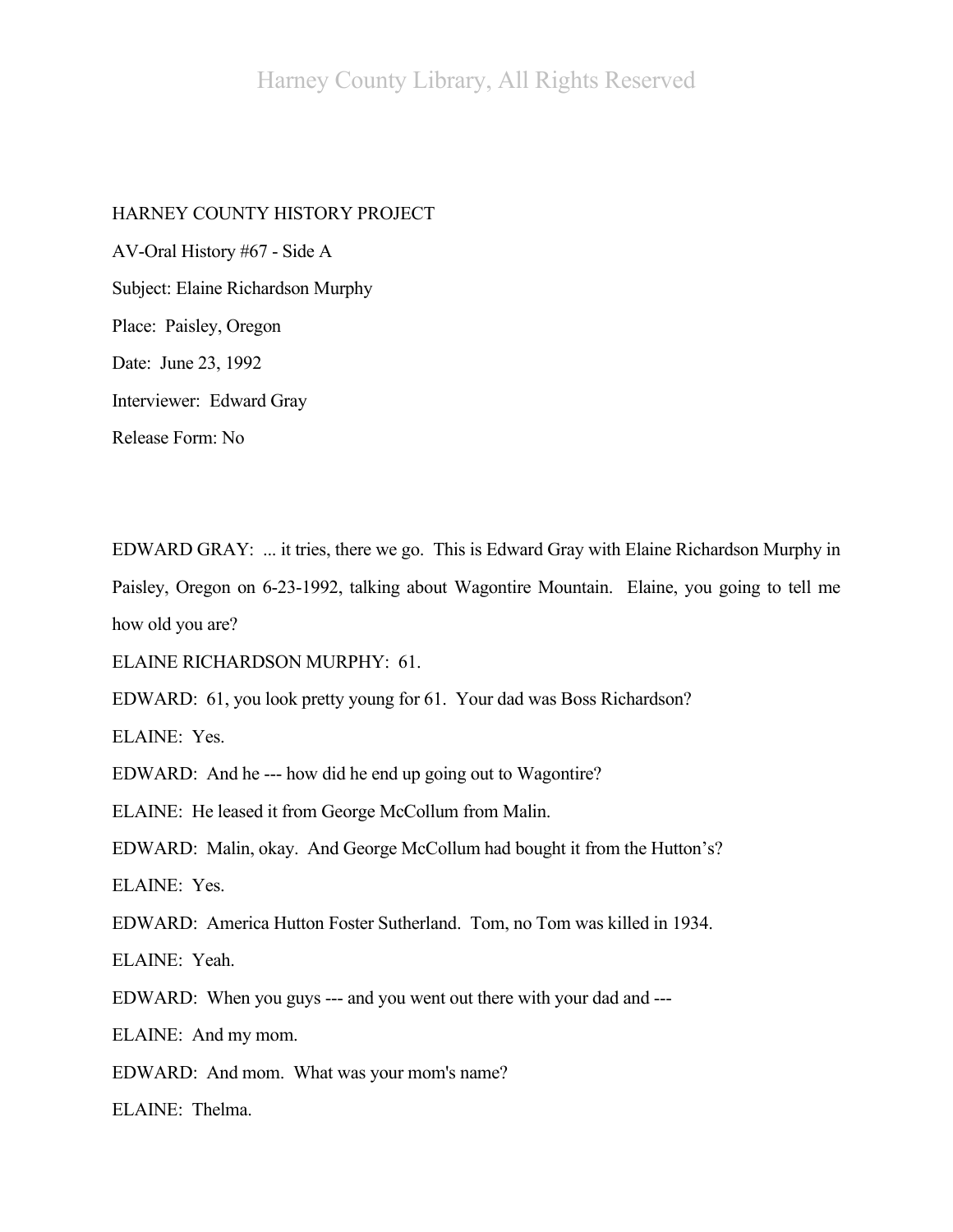EDWARD: Thelma ---

ELAINE: Tucker ---

EDWARD: Richardson.

ELAINE: Uh huh.

EDWARD: What --- do you recall --- well what year was that?

ELAINE: 1946.

EDWARD: And do you recall what was there at the Link Hutton's residence in 1946, besides the house?

ELAINE: Well, the house, there was an old barn, corral. There was a shop and a garage; maybe it was a garage. I think there was three, two or three buildings out there.

EDWARD: Did anybody ever point out to you where Harold --- it's not that early in the morning

folks --- where Harold Bradley was killed, or shot?

ELAINE: Yes, in the shop.

EDWARD: In the shop. Not in the shed, in the shop?

ELAINE: I think it was the shop. It's been a long time.

EDWARD: Can't be that long, I was five years old.

ELAINE: Well, I was 14 or something.

EDWARD: Who, do you recall who pointed that out to you by any chance?

ELAINE: No, probably my dad.

EDWARD: Just --- probably your dad.

ELAINE: But I don't remember.

EDWARD: What was in the house at that time, Link Hutton's house?

ELAINE: Well, there was an old wood stove.

EDWARD: Any furniture?

ELAINE: Well, I don't believe so, because my mom had all her furniture.

EDWARD: By the way, where did you guys come from?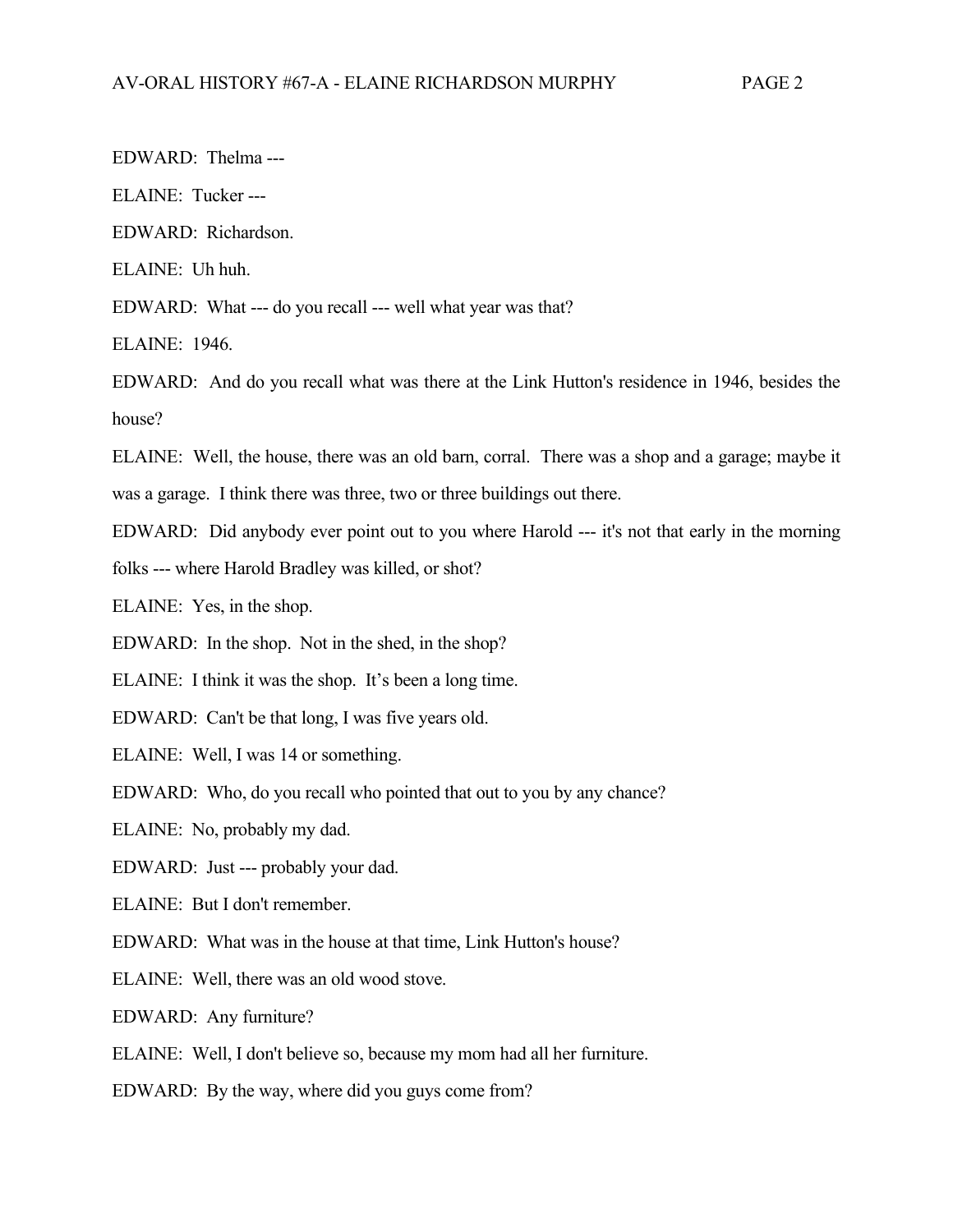ELAINE: Bly.

EDWARD: Bly.

ELAINE: My dad had a ranch at Bly.

EDWARD: Went to Wagontire.

ELAINE: Yeah, I thought oh God Dad, what have you done now.

EDWARD: I imagine. Did Hutton have any cattle there of his own, do you recall, when you guys came there in '46?

ELAINE: No, I don't believe so. But Jim and Mickie were still alive.

EDWARD: Right, James Sutherland.

ELAINE: Uh huh.

EDWARD: You know Mickie didn't die until 1964.

ELAINE: Yeah, I was in Burns when she passed away.

EDWARD: Any other things you recall about the Hutton, Link Hutton's residence when you first

came there? Was it empty --- I mean it was just there?

ELAINE: It was just there, just an old big white house.

EDWARD: It was white?

ELAINE: Yeah.

EDWARD: Now ---

ELAINE: Two story.

EDWARD: I need to show you a picture. I hope we're talking about the same house.

ELAINE: Oh, I've got a picture of the house.

EDWARD: I can tell you in a flash. Because Sam and Caroline's house too --- That was his father and mother.

ELAINE: Link's?

EDWARD: Yeah, it was up on the hill.

ELAINE: Oh, yeah. Here's the house.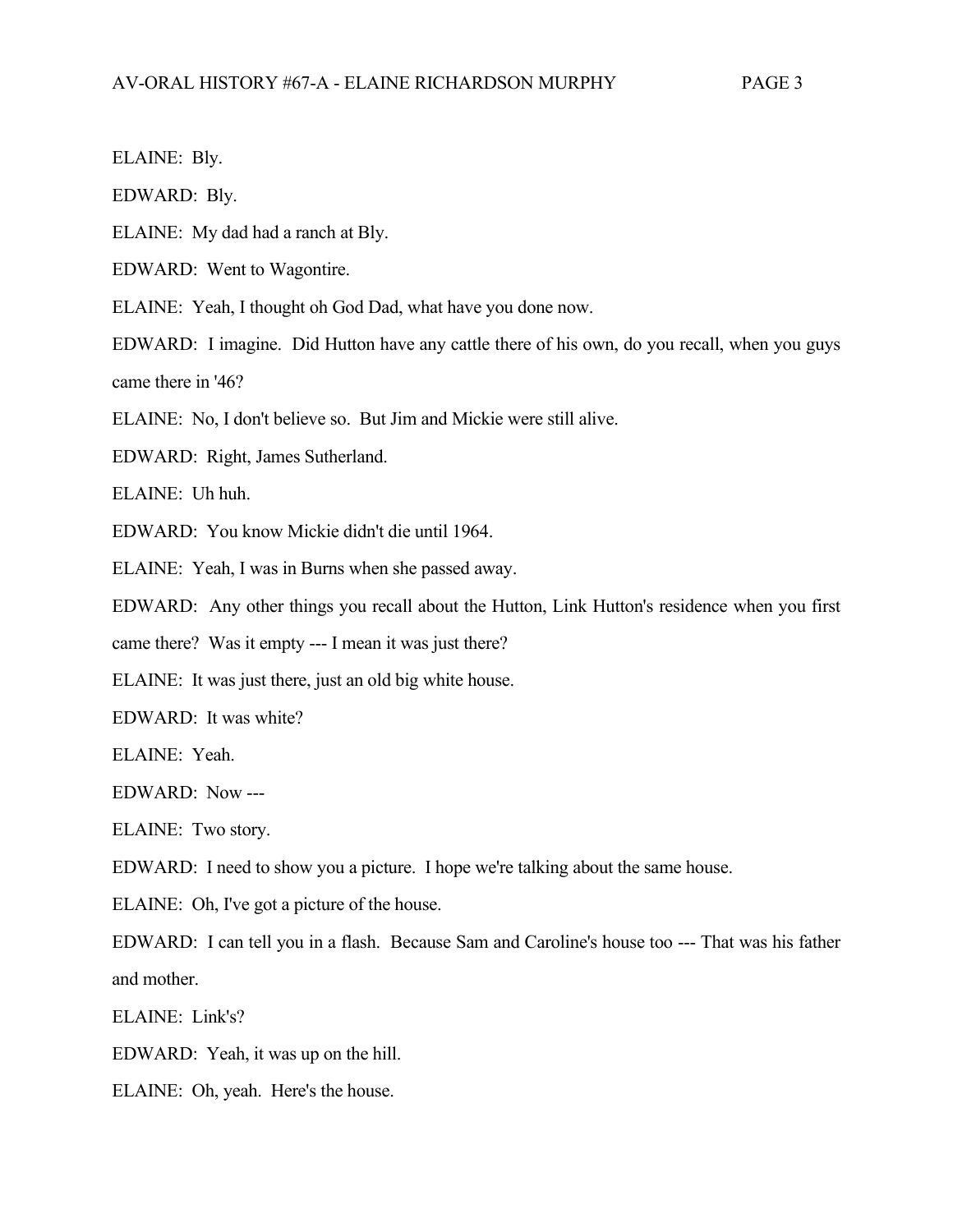EDWARD: Yeah, that's Link Hutton's house. Gee!

ELAINE: This was my dad, and we were up on top of Wagontire Mountain, and he was acting

silly. You can see all the desert, and there is the house.

EDWARD: Oh, up above, he was --- Yeah, that --- This is Boss.

ELAINE: And there is ---

EDWARD: God dang it was white.

ELAINE: Here is part of the house.

EDWARD: Oh, it's a Chevy or Pontiac.

ELAINE: A Chevy. And this is my dad's horses down in the field.

EDWARD: Boy, now that grass is a lot --- oh I know exactly, that big field goes off ---

ELAINE: Yeah. And this was taken in front of the house, and that's the old --- here is the gate.

EDWARD: Is this your mom?

ELAINE: No, that's me.

EDWARD: That's you?

ELAINE: Yeah.

EDWARD: Well, you look like my first mother. Well, those were the days, you know.

ELAINE: Yeah, those were the days. This is my nephew, and I took his picture out in front of the house here, and the yard.

EDWARD: Boy, boy, boy. I'll show you some pictures here pretty soon.

ELAINE: That's the house.

EDWARD: Now that doesn't look like sagebrush, that looks like something planted in front there.

It looks like some kind of ---

ELAINE: I think it's a bunch of weeds. (Laughter)

EDWARD: Oh. Now, your father went there to take care of that place.

ELAINE: Oh, he had cattle of his own.

EDWARD: Oh, he did?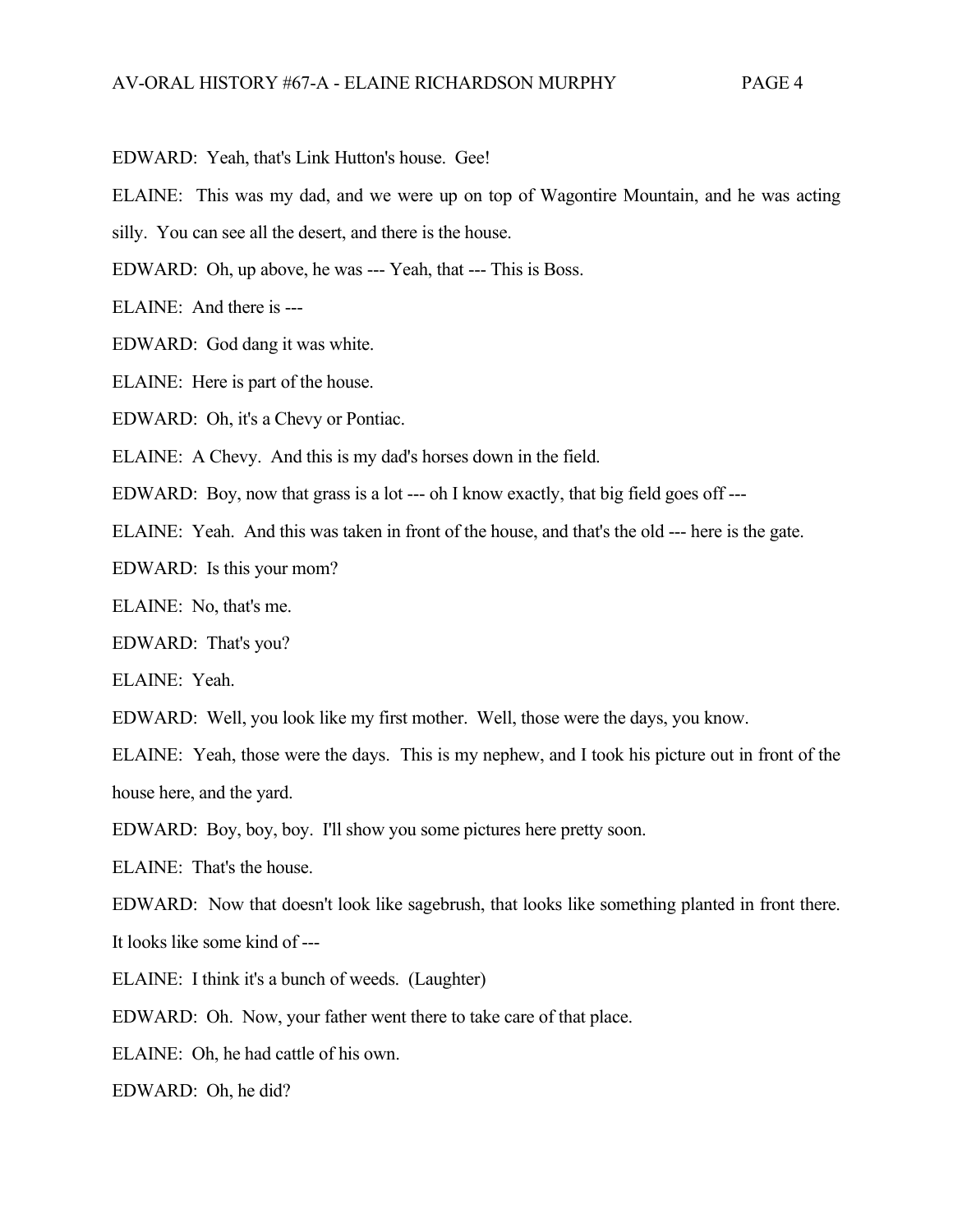ELAINE: Uh huh.

EDWARD: Boss did?

ELAINE: Yeah, and he was running them.

EDWARD: Did you ever go up the hill to where the old big, big house was?

ELAINE: Well, are you sure it was there when I was there.

EDWARD: Yeah.

ELAINE: Oh, you mean where Jack --- yes, I've been there.

EDWARD: Yeah.

ELAINE: Uh huh.

EDWARD: See that was Link Hutton's.

ELAINE: Yeah, that's the one that burnt down, when Jack West was there.

EDWARD: Yeah. That was the original Jack and Caroline Hutton's house. It used to be the West

Post Office, and a stage stop, built in 1890. Big, big, big. Do you recall what was there then in that house?

ELAINE: Well, there wasn't anything before Emma and Jack came.

EDWARD: It was empty?

ELAINE: Yeah. And you know they had to fix it up.

EDWARD: Yeah. They added to it.

ELAINE: Yeah. We shivareed Ray Blasingame there.

EDWARD: Oh boy, oh boy, those were the days, weren't they? Now I'm going to stick with these

houses for just a tiny bit. Did you ever go up the road towards the Burnt House?

ELAINE: Well now what else is it called?

EDWARD: It was the old Dobkins place.

ELAINE: Yes, my sister and her husband lived there when he worked for my dad.

EDWARD: What was their names?

ELAINE: Lorraine.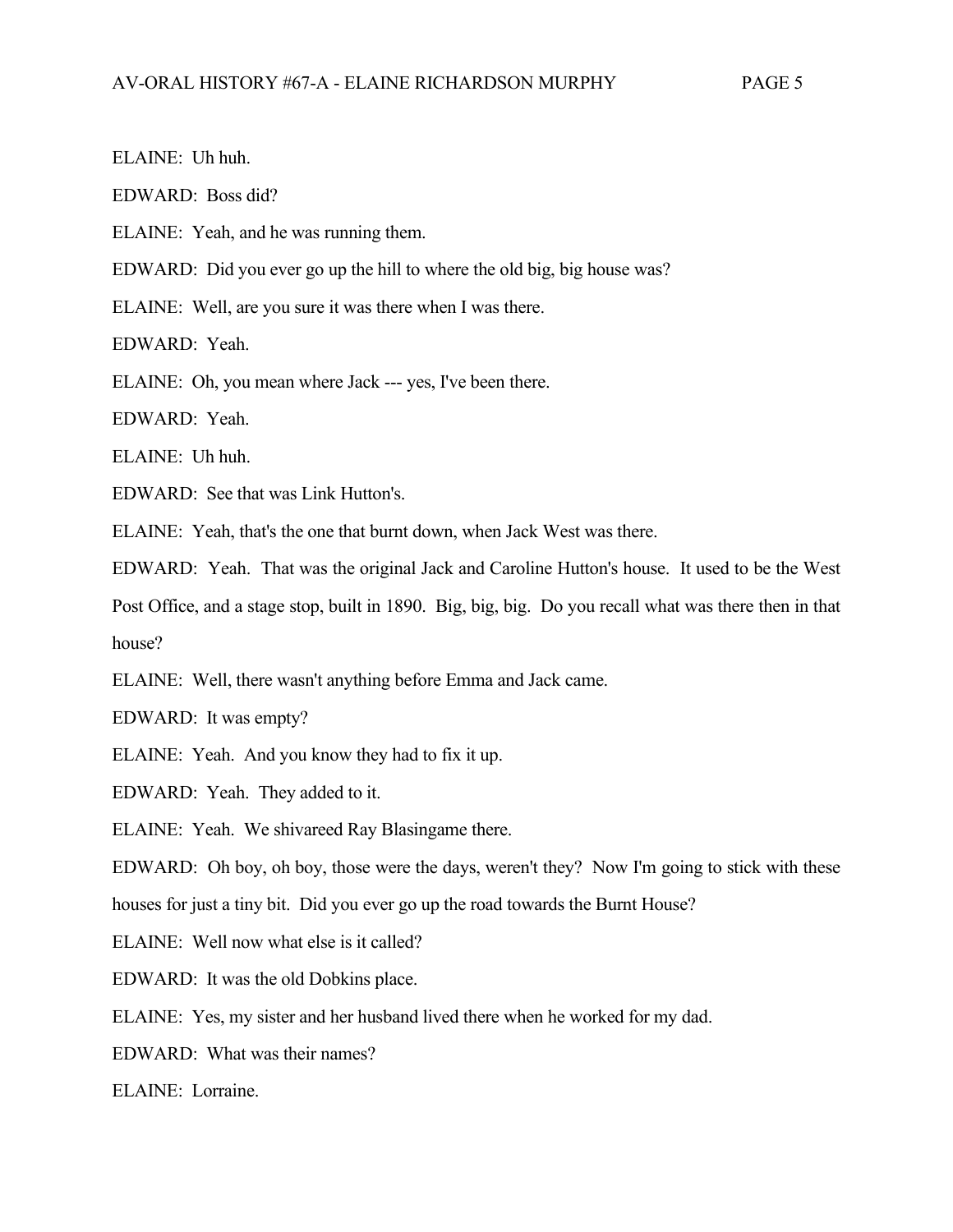EDWARD: Lorraine?

ELAINE: Lynch.

EDWARD: Lynch. They lived in that --- do you remember the apple trees?

ELAINE: Yes.

EDWARD: And that house was, set right in the middle?

ELAINE: Uh huh, that's where they lived. And it wasn't very nice either.

EDWARD: No. Schroders were there in 1939 and '40, and so was Carlon's.

ELAINE: Yeah.

EDWARD: That was Ray Dobkins place.

ELAINE: Yeah.

EDWARD: Or Ray --- Frank.

ELAINE: Frank Dobkins.

EDWARD: By the way, he doesn't have a tombstone.

ELAINE: Doesn't he?

EDWARD: Just Emma ... Emma and William. Do you know of anybody that would have a picture of that Dobkins place? I cannot find one. It's the only one I can't find.

ELAINE: I can go through these pictures again. I surely must have a picture of it because my sister lived there.

EDWARD: Oh, that would be --- anything. Now this is fantastic. Now it doesn't look like this anymore.

ELAINE: Oh, I know it. I've never been back.

EDWARD: But it would be fantastic. Now we'll move on up the road a little further. Ray Jackson's house, do you remember that one?

ELAINE: The Jackson place, yes.

EDWARD: Do you have any idea; were you ever told who built Ray Jackson's house?

ELAINE: No, no.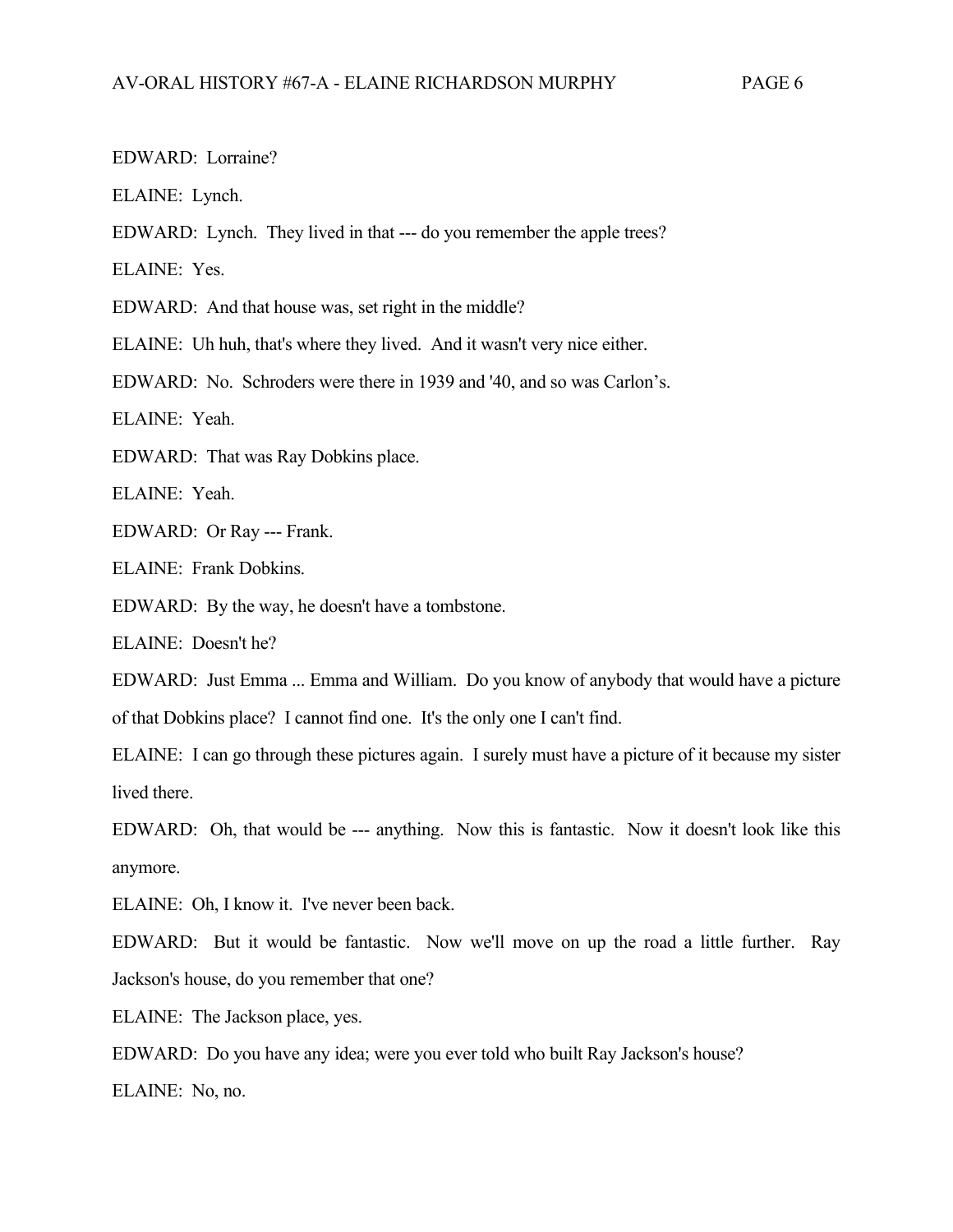EDWARD: That's a long, long story how Jackson got that.

ELAINE: Ray Blasingame worked for Carlon's for, you know, broke colts for him, and he might know.

EDWARD: I talked to him on the phone.

ELAINE: Oh, did you?

EDWARD: That house was a beautiful house.

ELAINE: Yeah.

EDWARD: Nice.

ELAINE: I was up there a lot when Buck and Lora and their kids were there.

EDWARD: I don't know, Ray Jackson, Ray Jackson originally had where the Dobkins place was.

He originally, in 1916, got 320 acres right west of the, behind the Dobkins place on the hill there.

Then he got the Ray Jackson house from Egli's. But I don't know who built that thing, and when it

was built. Ray was there in '25, but I imagine it was there then.

ELAINE: Oh yeah, probably.

EDWARD: I'm pretty sure it was.

ELAINE: Yeah, he probably knows.

EDWARD: Of course, he was found dead, you know, in the upstairs bedroom.

ELAINE: Yeah, I saw the blood stains on the stairs.

EDWARD: You did? Interesting. Do you know who found him?

ELAINE: No. But he was a teacher, and he taught my mom.

EDWARD: He taught school here in Paisley, and Silver Lake. Then he was a Lake County School Superintendent in 1908 to 1910. Then he started the Chewaucan Mercantile Store.

ELAINE: Yeah.

EDWARD: Now I don't know where that was, here in Paisley.

ELAINE: Well, I ---

EDWARD: And he started the Chewaucan Bank in 1910.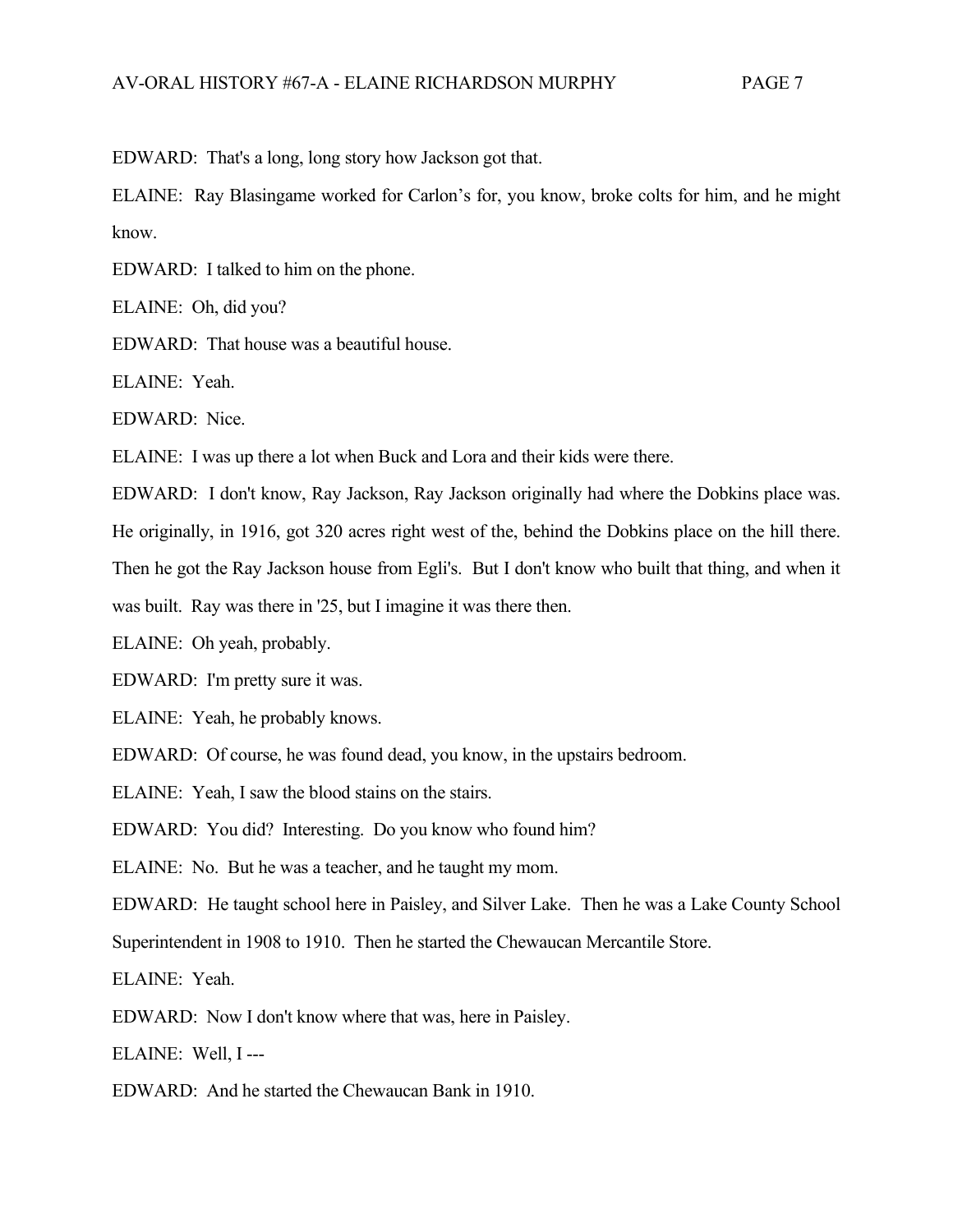ELAINE: Well, Raymond probably knows.

EDWARD: But I think he got himself into some problems and ended up out in Wagontire in 1917.

ELAINE: Yeah.

EDWARD: He was in the state penitentiary.

ELAINE: Yeah.

EDWARD: Do you know for what, have any idea?

ELAINE: I don't, I have no idea.

EDWARD: Emma Dobkins, Emma Dobkins, did you ever hear of her?

ELAINE: No, well, you know --- can't remember. Was that Frank's wife?

EDWARD: Sister.

ELAINE: Sister.

EDWARD: Died in 1910 at 30 years old. Supposedly a suicide, but

--- she's buried up; the gravestone is up there.

ELAINE: Oh, is she?

EDWARD: Anyway. And then you go on, that Jackson house, God dang, Ray Jackson got that

from Egli. Thomas Hutton owned that at one time.

ELAINE: He did?

EDWARD: Anyway, then you go on up the road and you come to the Egli place, where Jim and

America Sutherland ---

ELAINE: Yeah, lived.

EDWARD: There are some apple trees there too.

ELAINE: Oh yeah. And they had a big garden.

EDWARD: They had a garden?

ELAINE: Raised a big garden, Mickie did.

EDWARD: Oh. That place is ---

ELAINE: But before you get there, there is one off to the left, and we called her old Two-Gun Sue.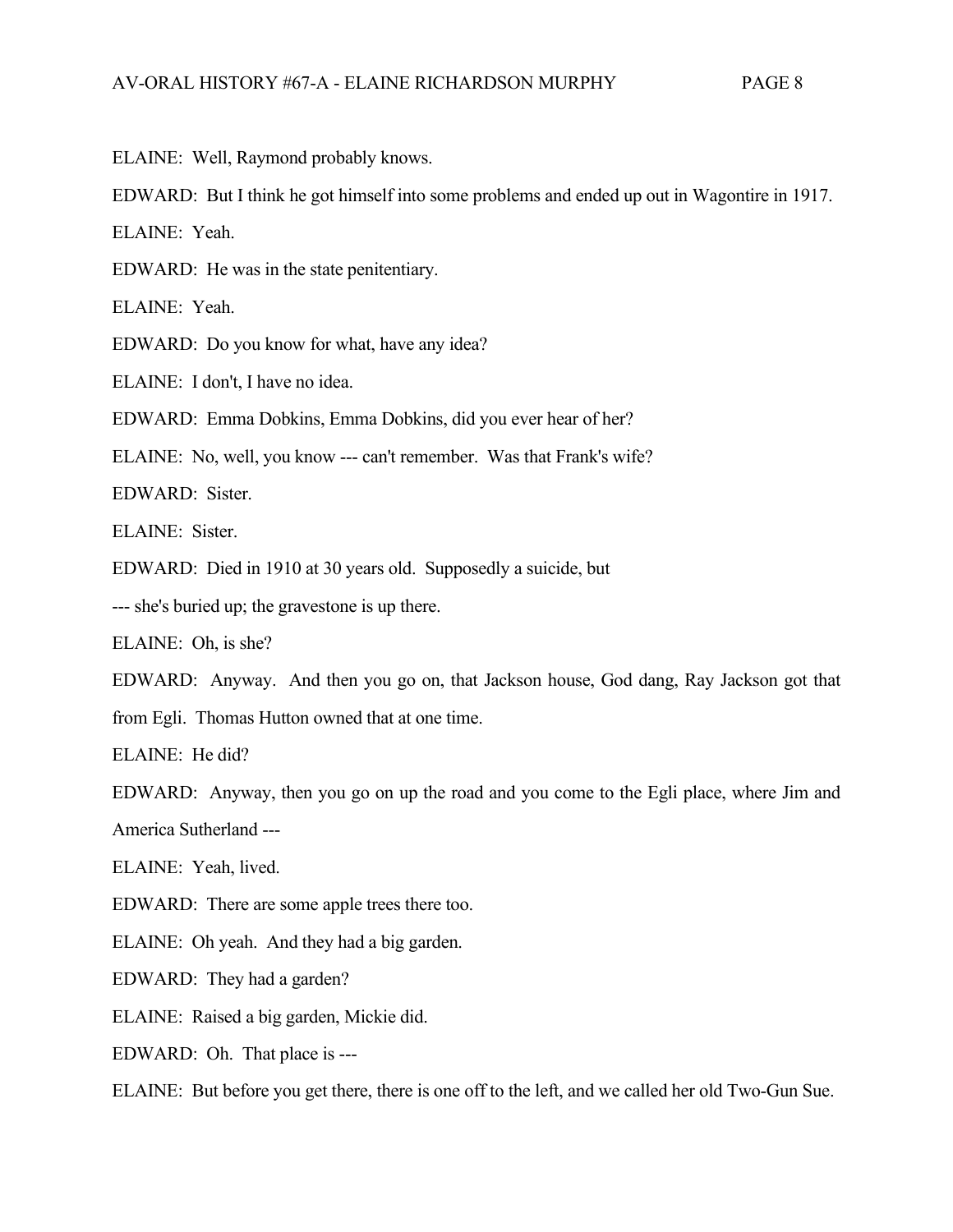EDWARD: Harry Arnold.

ELAINE: Harry Arnold.

EDWARD: That cabin is still standing.

ELAINE: Is it?

EDWARD: Pretty good shape too. I found some stuff in there from James Burk, from the state penitentiary, he wrote --- And a pile on the floor, the rat poop ---

ELAINE: Oh ---

EDWARD: But I dug around through there --- I do not have a picture of the Egli place either.

ELAINE: No, I'm sure I don't either.

EDWARD: I have no idea what happened to that place.

ELAINE: And there is nothing there, huh?

EDWARD: Nothing. Part of a barn, that's it, shed, shed, that's all. Okay, oh when you guys were

at the Hutton house, Link's house, how did you get your water?

ELAINE: There was a spring up on the hill; I forgot the name of it.

EDWARD: Bunyard Spring is what they called it.

ELAINE: It was drinking water. And then there was, I think, right behind the house there was ---

EDWARD: Where the ---

ELAINE: Yeah.

EDWARD: In those trees?

ELAINE: Yeah, but it wasn't any good.

EDWARD: Yeah, it's not even running now.

ELAINE: Isn't it? But my mom washed ... clothes. Heated water and washed clothes.

EDWARD: That Dobkins place, gone, burnt down or something. Now let's go back. Link Hutton,

what did you think of Link Hutton?

ELAINE: Oh, I liked Link Hutton.

EDWARD: Why did you like him, remember?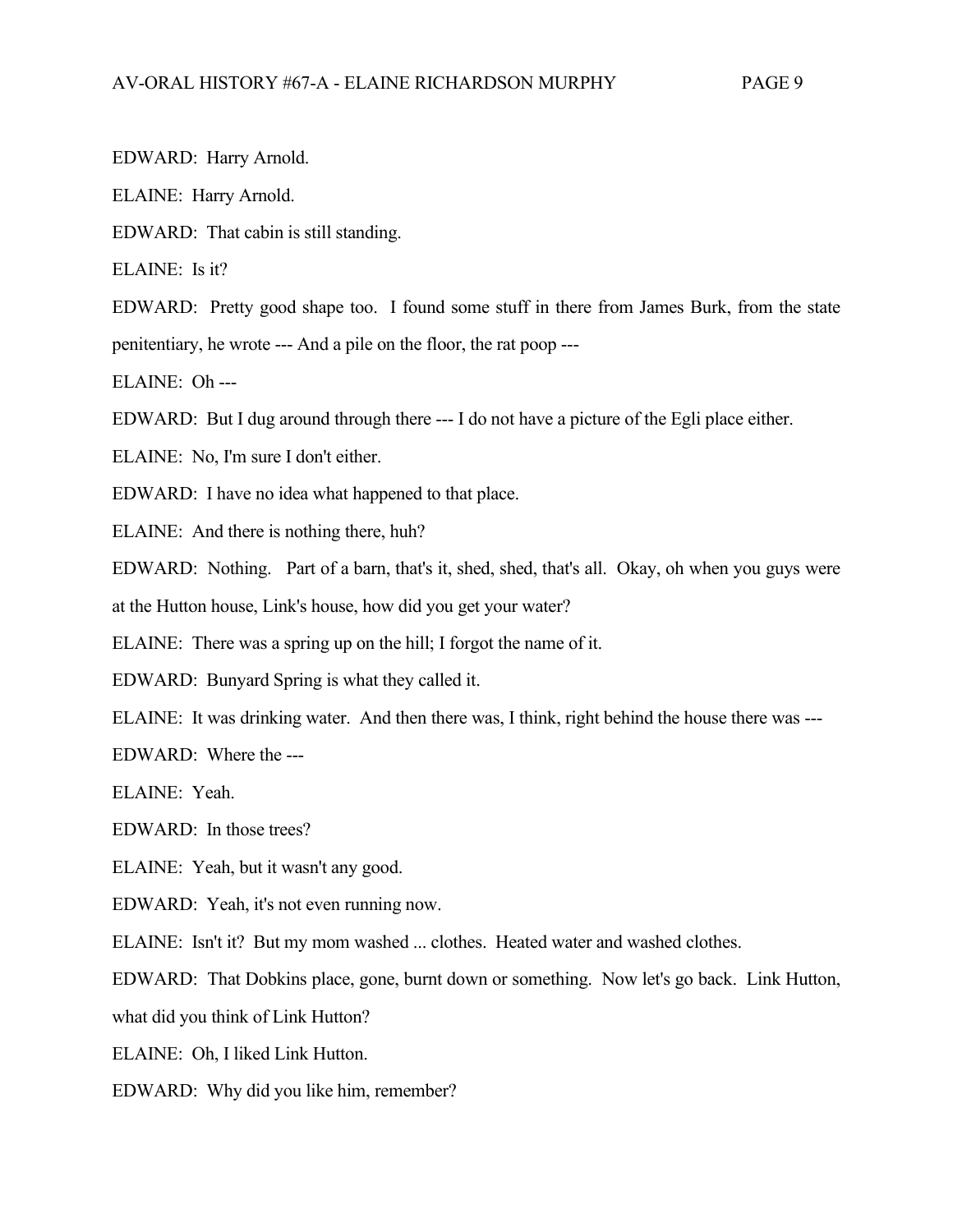ELAINE: Oh, I don't know, I don't really remember, I just liked him. And I liked to visit with him. And when they moved to Burns, and I was boarding in school, I'd go see them.

EDWARD: Was he a pretty ... guy? Pretty ---

ELAINE: Well, he was pretty old when I ---

EDWARD: He would have been --- he'd have been in the 70's, early 70's. Did he ever tell you any stories about Wagontire?

ELAINE: I'm sure he did, I just can't remember.

EDWARD: Did he like kids?

ELAINE: Well, he liked me.

EDWARD: He liked you?

ELAINE: Yeah.

EDWARD: Did he kind of treat you like a granddaughter or some-thing?

ELAINE: Yeah, uh huh. And I liked her real well too.

EDWARD: Hattie May, Hattie May Tyler. Did he ever mention any-thing about Leona Hutton?

ELAINE: No.

EDWARD: About Harold Bradley?

ELAINE: No, no, huh uh.

EDWARD: Did anybody ever mention anything to you about Harold Bradley?

ELAINE: No.

EDWARD: Are you sure Elaine?

ELAINE: Yeah.

EDWARD: Well, I know what happened, but ---

ELAINE: Yeah.

EDWARD: But you liked Link?

ELAINE: Yeah, I liked him.

EDWARD: You say you were in Burns when he passed on?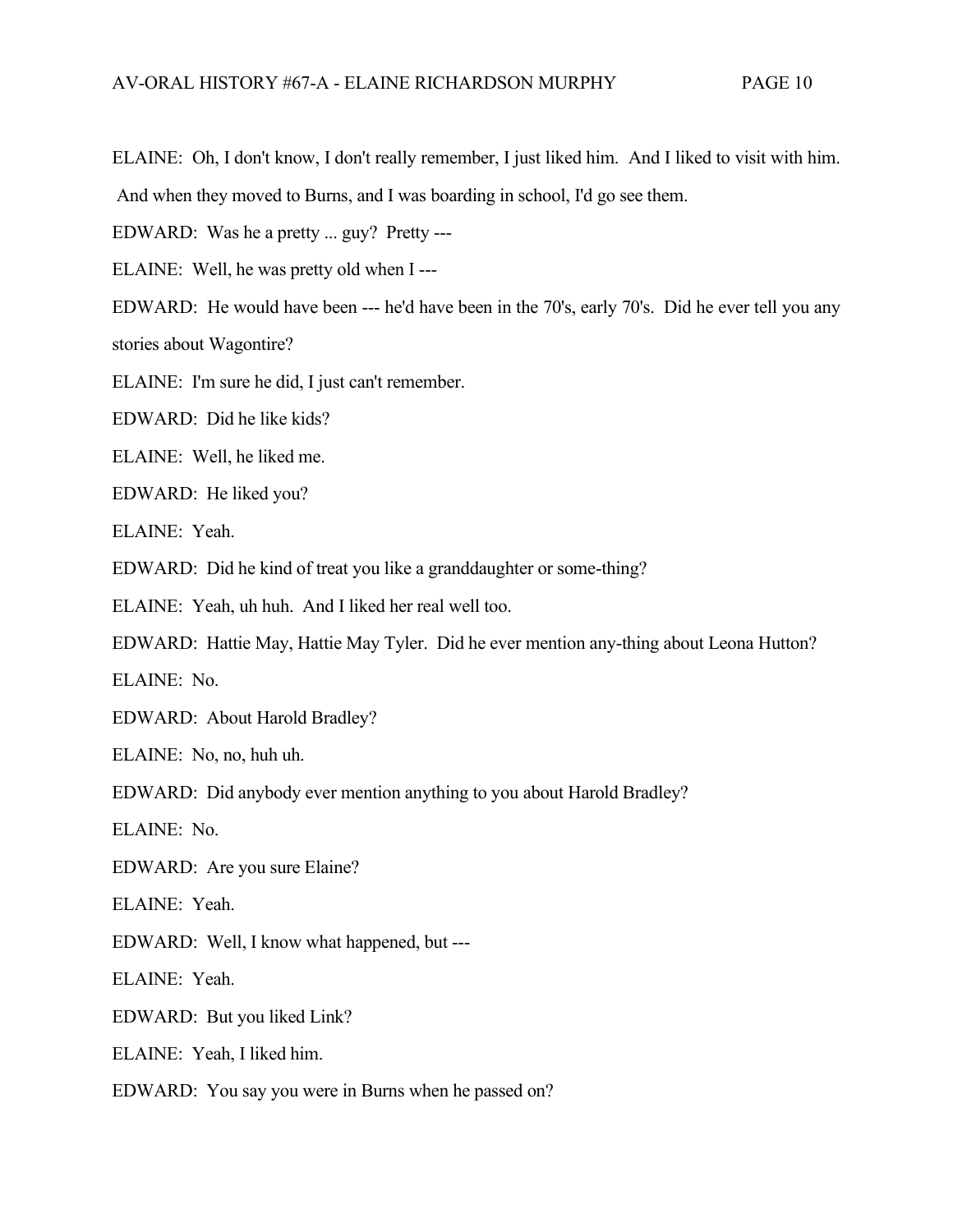ELAINE: Yes.

EDWARD: That was 1950.

ELAINE: Yeah.

EDWARD: Did he die in that house, do you recall?

ELAINE: Oh, I don't think so; I think he got sick. He probably died in the hospital.

EDWARD: Interest --- I'm going to get these pictures and bring back --- Mickie Hutton Foster

Sutherland was known to be a little short thing, wasn't she?

ELAINE: Yes, uh huh.

EDWARD: Like five two maybe.

ELAINE: Yeah, maybe, maybe.

EDWARD: Maybe not that tall.

ELAINE: She was short.

EDWARD: Well, how tall was Link Hutton do you think?

ELAINE: Oh, he was kind of a little wiry man.

EDWARD: How tall are you?

ELAINE: Probably --- I'm five seven, or something like that.

EDWARD: Seven. Was he as --- well you weren't that tall then probably?

ELAINE: Well ---

EDWARD: Was he about five six, five eight?

ELAINE: Well five eight, I'd say.

EDWARD: Five eight.

ELAINE: Five seven or five eight. But he wasn't very big.

EDWARD: What did Mickie, did Mickie, did you ever talk to Mickie much?

ELAINE: Oh yeah. But I used to go see her when she moved to Burns all the time. She wasn't

very well. But I don't think we talked about anything very important.

EDWARD: Okay. There's the Hutton's. Okay. I keep thinking of these things. You --- well that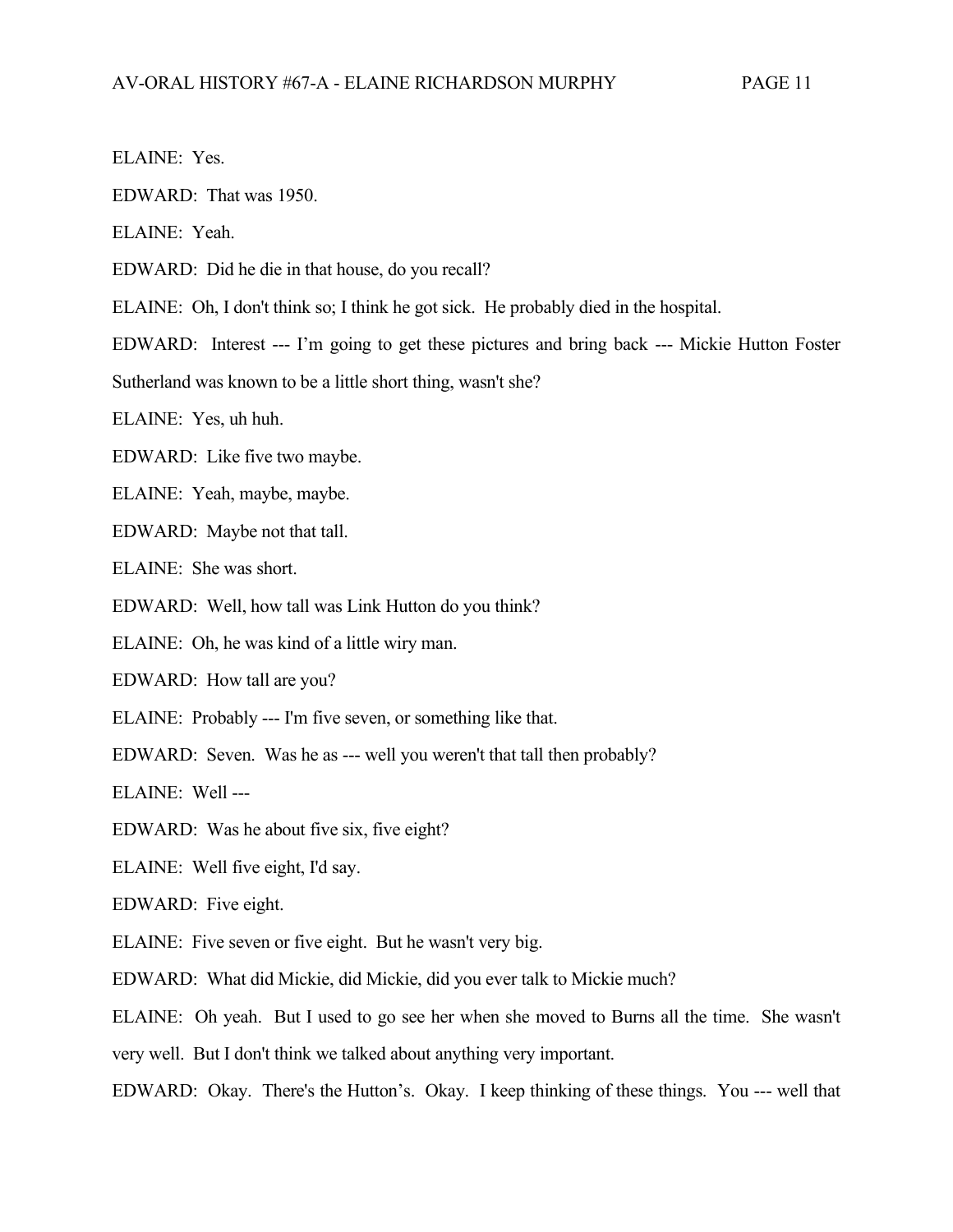would have been '46, Elaine, that you went to the Ray Jackson's house, right?

ELAINE: '46, or '47. This was taken in '48.

EDWARD: '48.

ELAINE: I was out there when Lora because I liked Lora Carlon really well.

EDWARD: That's Lora Bradley Carlon.

ELAINE: Yeah.

EDWARD: Yeah. Who was living in the Jackson house then, do you recall?

ELAINE: Buck and Lora.

EDWARD: Buck and Lora were.

ELAINE: Carlon.

EDWARD: Did they have electricity then?

ELAINE: No.

EDWARD: No. And you, did somebody point out this blood on the stairway, or did you just see it?

ELAINE: No, I think somebody pointed it out to me. I don't know who.

EDWARD: I've heard that many a time. See Ray B. Jackson in that bedroom, in that photograph there, supposedly propped himself on the bed and used a poker, fireplace poker, and held the gun that pushed the trigger. He was shot in the chest, right in the heart.

ELAINE: Huh.

EDWARD: Most people, and I've talked to a lot of them; say that they don't think it was suicide. Who knows?

ELAINE: Who knows?

EDWARD: Okay. Did you ever meet old Harry Arnold and Two-Gun Sue?

ELAINE: Oh yeah, I knew them real well.

EDWARD: Were you in Harry Arnold's cabin?

ELAINE: Yeah, uh huh.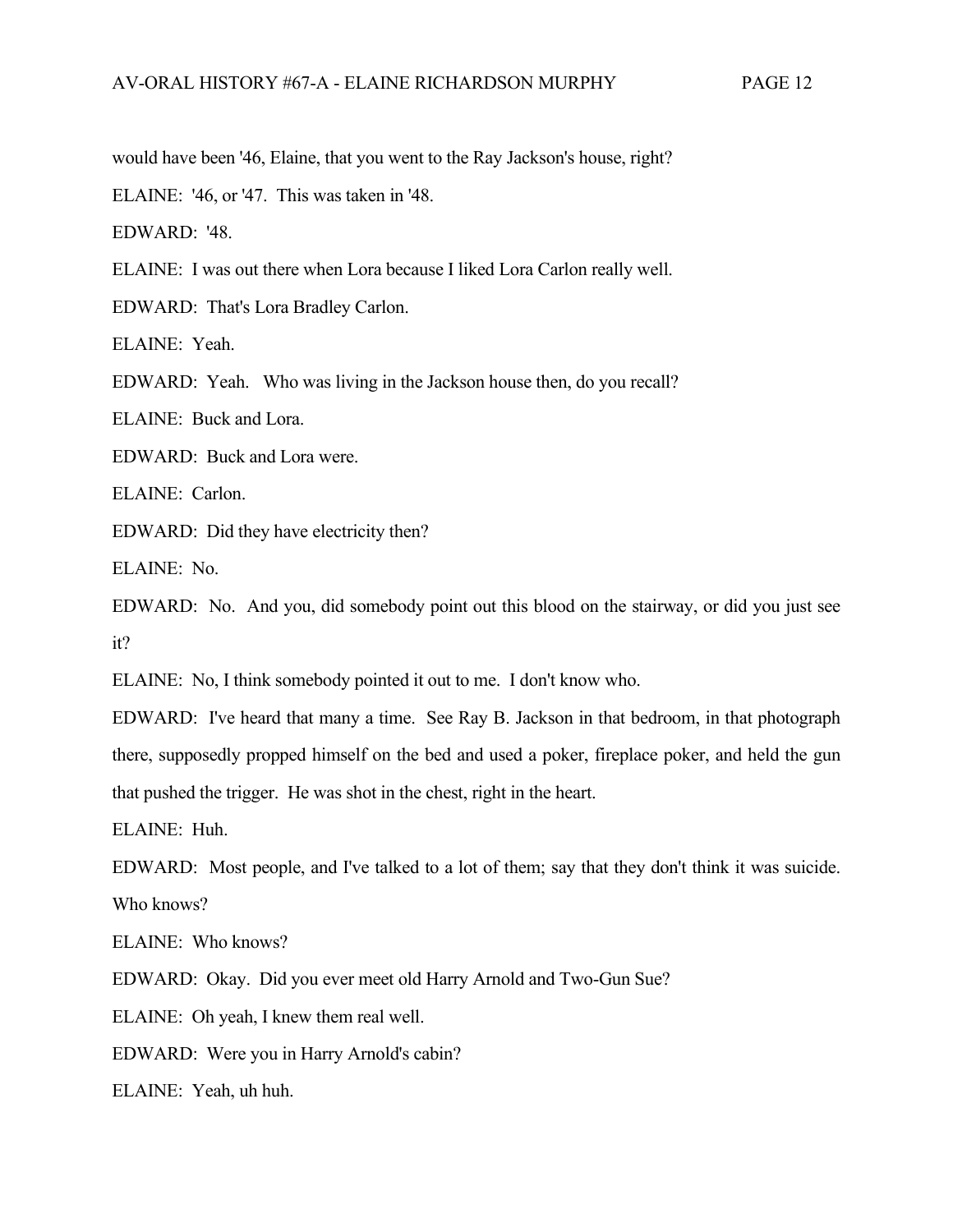EDWARD: What were they like?

ELAINE: Well, they were kind of weird. (Laughter) But Harry Arnold gave my dad, he liked my dad, gave him a black horse. And my dad could never get him gentle, so we sold him to Christianson Brothers, and they called him Black Boss, and bucked Casey Tibbs off.

EDWARD: Harry, what the hell was Harry Arnold doing up there? How was he making a living?

ELAINE: They had cattle.

EDWARD: But he had very little property.

ELAINE: Yeah, I don't know how he lived.

EDWARD: Very little property, and no money. Did he raise horses?

ELAINE: Well, he had horses. I don't know if he raised them.

EDWARD: What was Lovetta ---

ELAINE: Loretta.

EDWARD: Loretta, I mean, Valdez Arnold, what the hell was she like?

ELAINE: Well, she drank a little bit, you know. Waved the gun around. Scared my mom to death.

EDWARD: Did she literally, actually carry a gun and a holster on her?

ELAINE: Well, I --- she showed me the gun, but I never saw it on her. It was a pearl handled pistol.

EDWARD: That sounds --- it might still be laying in that damn house somewhere.

ELAINE: Well, they finally had to move to Burns, and somebody had to take care of them.

EDWARD: Yeah, Harry Arnold died in 1964.

ELAINE: I think they moved them to Bend. She had a nephew or something ---

EDWARD: Bend. He played kind of a role, you see, old James Burk was living with Arnolds when he shot Frank Dobkins.

ELAINE: Oh, really?

EDWARD: 1939.

ELAINE: And Loretta has got a nephew.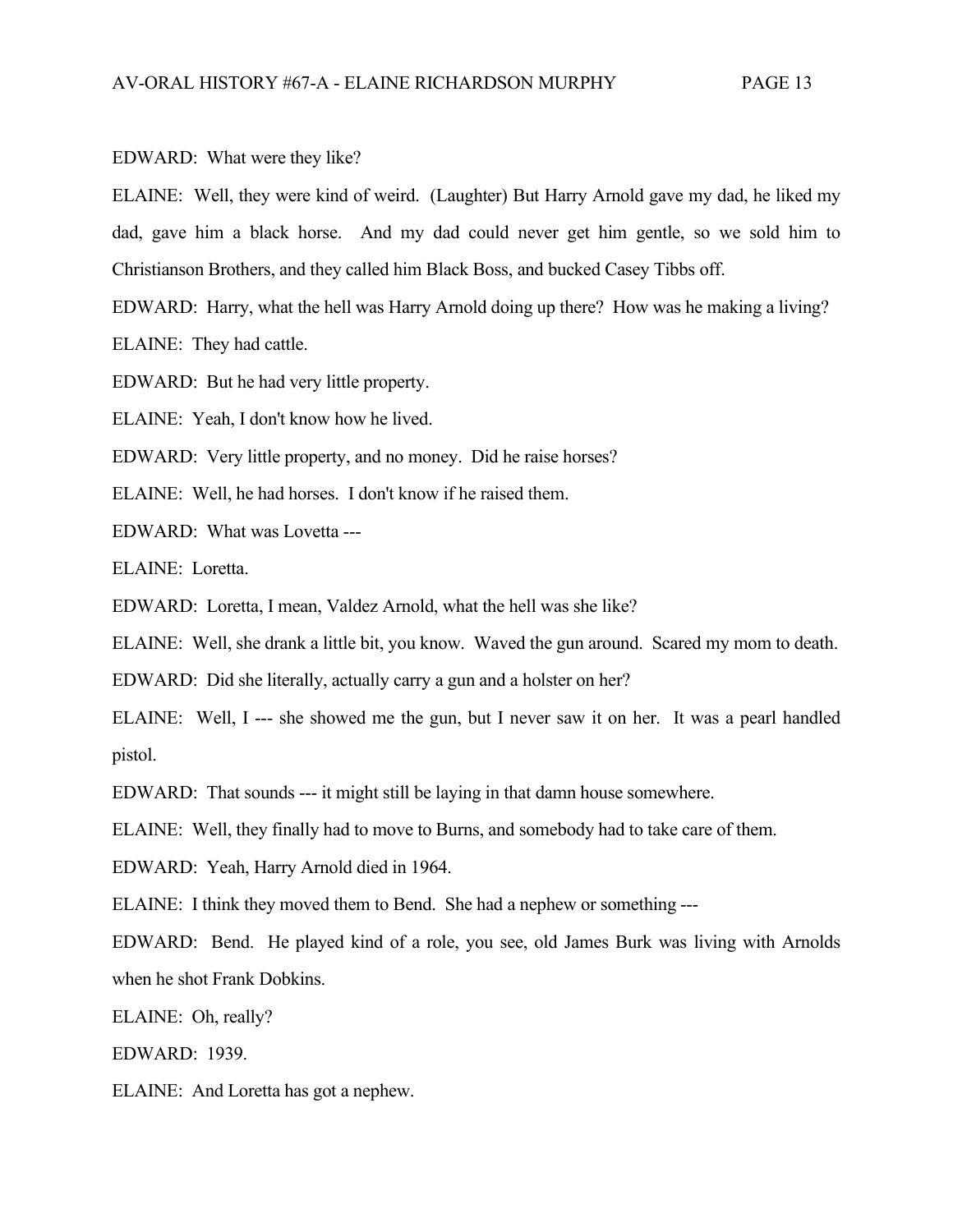EDWARD: She does?

ELAINE: Yeah. And the last time I heard they were in Bend but see I can't remember his name.

EDWARD: Oh, boy, oh boy. No idea? Boy if you remember it, will you write me, Elaine?

ELAINE: Oh yeah, you bet.

EDWARD: Because I bet you ---

ELAINE: Because I was there. I was trying to help them out, like taking them food. Because they were, you know ---

EDWARD: At Wagontire?

ELAINE: No, in Burns, before they took them to Bend.

EDWARD: In Burns?

ELAINE: I took them food, and old ... Gibson shaved him.

EDWARD: Pretty bad shape?

ELAINE: Pretty bad.

EDWARD: He was born in 1879. Oh yeah, he was in his 80's.

ELAINE: Yeah.

EDWARD: Did they ever argue when you were there?

ELAINE: No.

EDWARD: No. I've heard some ---

ELAINE: But they, I think they did.

EDWARD: Was she much younger than he?

ELAINE: I think maybe she was younger, but I don't know how much.

And she wasn't a bad looking lady.

EDWARD: No, I heard she was pretty good looking.

ELAINE: Yeah.

EDWARD: What the hell he was doing out there, I'll never know.

ELAINE: Well, I don't even know how many cows he had.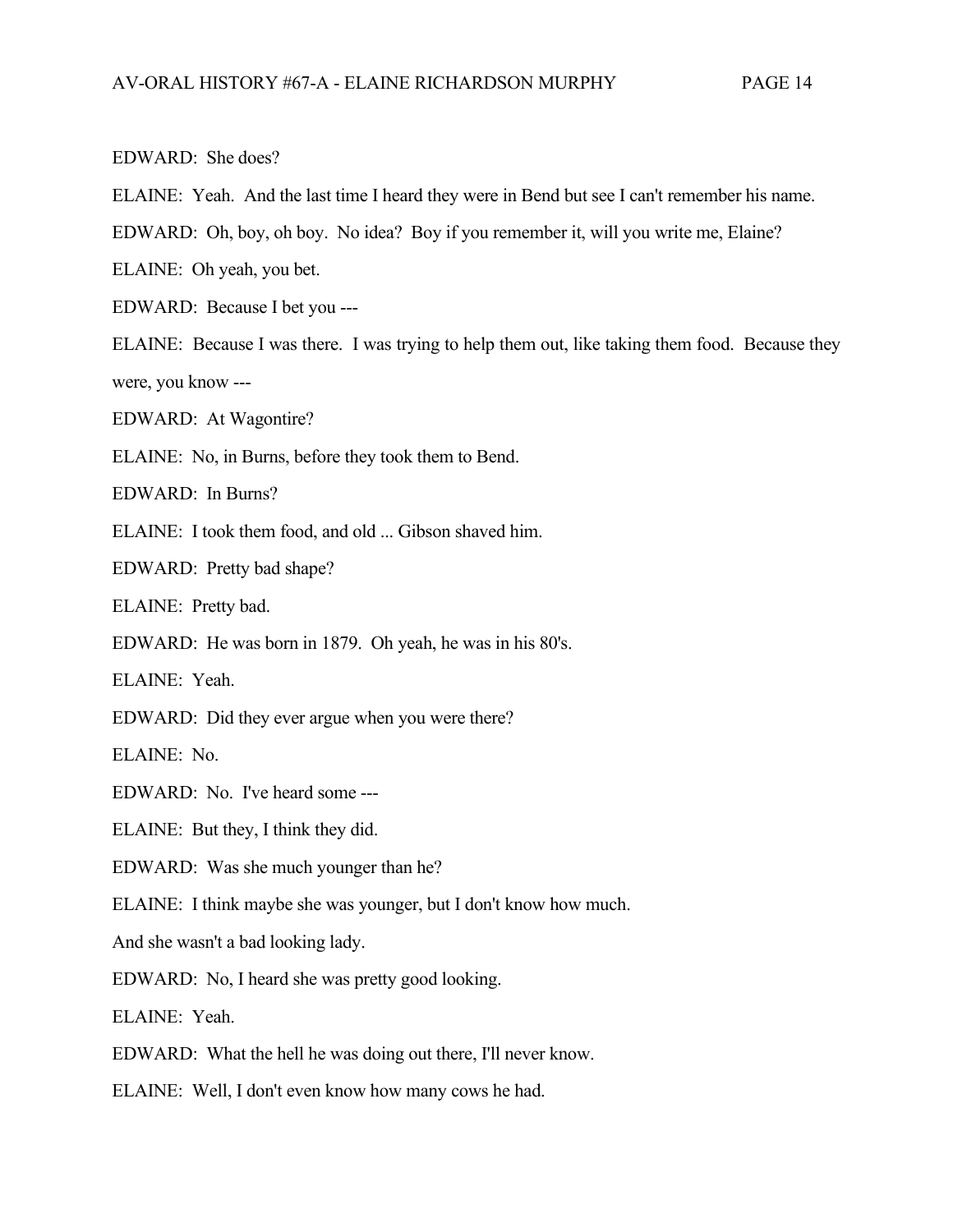EDWARD: Not many. You know he got ---

ELAINE: I don't know what he was doing out there.

EDWARD: I don't --- I got some stories about him. But he --- what the hell he let James Burk stay with him, I'll never know. James Burk left this cabin the morning he shot Frank Dobkins. It's a wonder he didn't shoot Homer Carlon.

ELAINE: Yeah.

EDWARD: And Harry Arnold was with him, they were buddies. And Harry Arnold and Link Hutton were kind of --- see Jackson and Dobkins hated Hutton.

ELAINE: Yeah.

EDWARD: Hutton hated them.

ELAINE: Oh yeah.

EDWARD: That house, Elaine, up in the attic --- its got to be that deep in books, papers, crap.

ELAINE: Yeah.

EDWARD: The whole --- I'm afraid to climb up, I'm afraid the thing will fall through.

ELAINE: Yeah.

EDWARD: But somebody put a tin roof on it.

ELAINE: Oh really?

EDWARD: Yeah. Oh, it's gone, and it's shot.

ELAINE: Well, it was never very clean when I was in it either. There was fire all over the floor.

EDWARD: The stove is still there, all the counters and stuff. But the rats and stuff ---

ELAINE: Yeah.

EDWARD: --- and chipmunks. Did you recall at the Harry Arnold place, being a trap door?

ELAINE: No. Where at, the trap door?

EDWARD: Underneath the bedroom.

ELAINE: Oh no.

EDWARD: It went down into a cellar type thing. No?